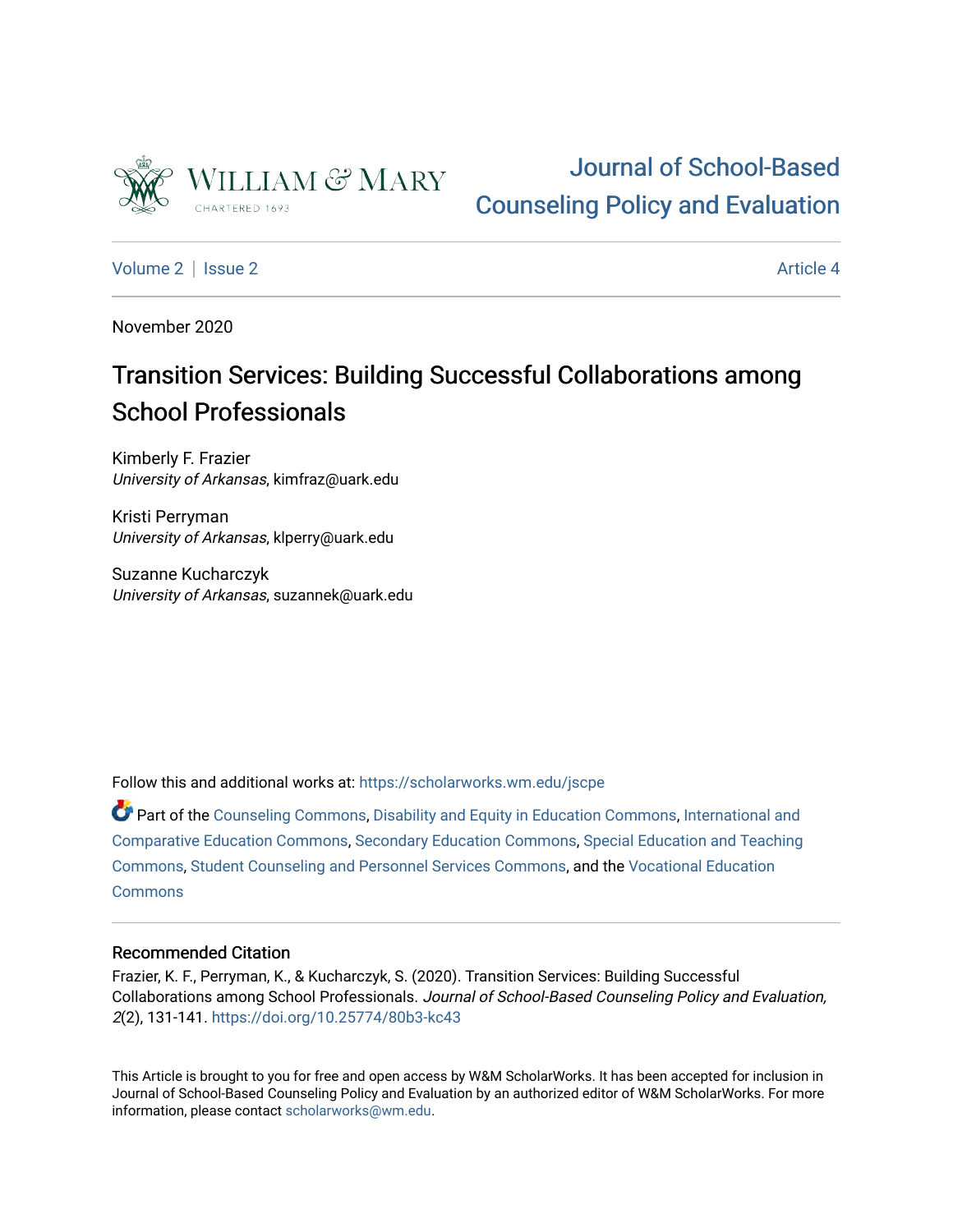# Transition Services for Students with Significant Disabilities: Building Successful Collaborations among School Professionals

Kimberly F. Frazier, Kristi L. Perryman, and Suzanne Kucharczyk University of Arkansas

# **Abstract**

Students who have significant disabilities have the same aspirations as their non-disabled peers: living productive, enriched, and self-determined lives. Adolescent-toadulthood transition services have the potential to help position students with disabilities to obtain the best possible outcomes, thereby helping them lead full and included adult lives. It is vital that school and community-based support professionals act in concert with students with significant disabilities and their families to develop and implement successful transition services. This article discusses how partnerships across disciplines can help position students with disabilities for the best possible outcomes during the crucial period of their transition from the United States secondary school setting to adulthood. Perspectives and suggestions are presented for working collaboratively across fields to ensure successful transitions within the scope of practice of each professional area.

*Keywords*: disabilities, transition services, interprofessional collaboration

Educational and community professionals offer expertise that is vital to the success of students with special needs including those with significant disabilities in secondary school settings. However, once students graduate and transition into adulthood, many of the services previously delivered cease to exist, leaving these individuals without the supports they desperately need (Haber et al., 2016; Morgan & Riesen, 2016). The nature of disabilities encompasses all areas of development (communication, social, cognitive, play, motor, adaptive skills) and may necessitate involvement of multiple disciplines to bring about effective, long-ranging services. Positive effects of interdisciplinary transition services are well-documented; however, collaborative work among professionals is often lacking in secondary school settings across the United States (Boele, 2017; Kangas, 2018; Oertle et al., 2017). This is unfortunate because schools with coordinated efforts to promote self-determination and self-advocacy have seen an increase in these critical skills (Shogren, Garnier Villarreal, Lang, & Seo, 2017), leading to better transitions and improved life outcomes.

Davis et al. (2012) suggested that secondary school settings are the critical window for learning the skills related to post-secondary school living. Abilities such as social interaction, choice-making, and independent living skill formation (King et al., 2018) pave the way for the development of self-determination, which is critical due to the link between self-determination and positive student outcomes (Shogren, Wehmeyer, Palmer, Rifenbark, & Little, 2015). Service providers can also foster selfawareness and self-advocacy, which also lead to postsecondary independence. Collaboration among multiple service providers is paramount to the success of the process (Wehman et al., 2015). This article discusses practices to advance partnerships among the professionals who are critical in supporting students with significant disabilities as they transition from secondary school settings to adult roles. According to Li et al. (2009), the consensus among studies showed greater roles and responsibilities for secondary special education teachers for the coordination of transition services. Powell (2018) emphasized the vital function that speech-language pathologists (SLPs) play in the overall curriculum for students with communication disorders. School counselors also work with transitioning students by teaching skills that enable them to move into independence (American School Counselor Association [ASCA], 2019). Because of the parallels of the work of school counselors, special educators, and speech-language pathologists in addressing the needs of students in the transition process (Buckley & Mahdavi, 2018), the roles of these professionals are highlighted.

# **Transition Services**

According to the Individuals with Disabilities Education Improvement Act ([IDEA], 2004), transition is the process of moving from secondary school to post-secondary community-based living. While posing challenges for all young adults, this period is particularly demanding for individuals with disabilities and even more daunting for students with more significant support needs. Vocational and community living outcomes (e.g., employment, time with friends, engagement in the community, access to internet) are reportedly far less favorable for individuals with significant disabilities when compared to those with other or no disabilities (Sprunger et al., 2018). Research suggests that young adults with significant disabilities are far less likely to be enrolled in postsecondary and vocational programs, be employed, live independently, belong to organized community groups, and have friendships (Ule, 2017), leaving them socially isolated.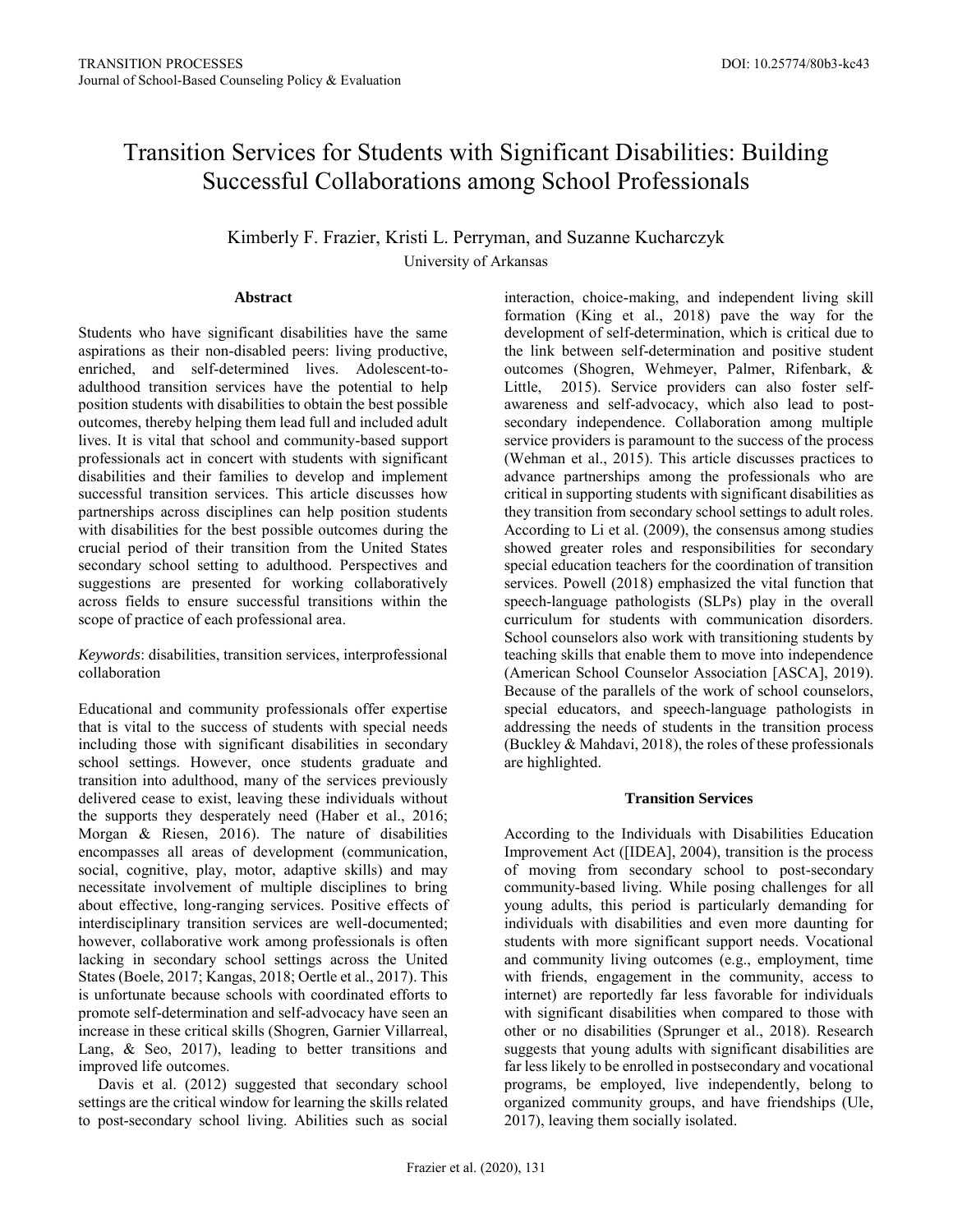Predictors of positive adult outcomes for students with significant disabilities have been studied and include career awareness, inclusion in general education, work experience, self-determination and self-advocacy, parental involvement, self-care/independent living skills, social skills, vocational education, and work study (Mazzotti et al., 2016). The coordination, enactment, and promotion of programs and services related to these predictors require various stakeholders, including students and their families. Transition services help students with significant disabilities achieve their full potential and touch upon numerous domains, settings, timelines, and supports (Carter et al., 2014; Collier et al., 2015; Rowe et al., 2015).

 In the United States, the Individuals with Disabilities Education Act, 20 U.S.C. § 1400 (IDEA, 2004) provided guidelines for transition planning. By mandate, the Individualized Education Plan (IEP) team is charged with transition plan development and must initiate the process before the student turns 16 years of age. The team should document the processes and outcomes assuring that the resulting plan is individualized as well as based on the strengths, preferences, and interests of the student. The goal of the process is a results-oriented plan that provides opportunities for skill development to prepare the student for what lies ahead whether furthering education, seeking employment, or living independently.

# **An Interdisciplinary Transition Team**

The provision of comprehensive services by an efficient and collaborative team of interdisciplinary professionals is crucial to positive life outcomes for students with significant disabilities. A joint partnership allows for a holistic assessment of skills and needs and provides for a more decisive move into adulthood (Morningstar & Shoemaker, 2018; Wehman et al., 2015). Essential to this process is the integration of multiple viewpoints of individuals who are familiar with both the student and the environment into which the transition will take place. It is recommended that the composition of the transition team depend on the needs of the student and may include, in addition to the youth and their family, a wide range of service providers, such as special education teachers, speech-language pathologists (SLPs), school counselors, physical and occupational therapists, school administrators, school psychologists, school social workers, and rehabilitation counselors (Fabian et al., 2016). These community and academic professionals target the same developmental domains and provide complementary services, even using similar strategies at times but viewing the unique needs of transitioning students through different lenses (Butler, 2016). An understanding of a shared vision, open lines of communication, and mutual understanding are requisites for a successful partnership of professionals (Butler, 2016).

 All members of the transition team bring valuable perspectives to the planning process that are critical to delivering opportunities for continuing education, meaningful employment, and access to both community resources and recreation for students with significant disabilities as they transition from school to young adulthood. While these facets are crucial to all students' qualities of life, those with disabilities too often fall through the cracks as their supports drastically change after high school graduation (Haber et al., 2016; Hedges et al., 2014; Morgan & Riesen, 2016). Therefore, members of the transition team must be knowledgeable about their role as well as the roles of others in order to provide the needed services to this vulnerable student population.

 Professional teaming skills can be developed through a number of different avenues. Frazier and colleagues (2019) recognized the value of not only transition services for individuals with disabilities but also the importance of interprofessional partnerships and outlined graduate coursework designed specifically to prepare school and community professionals on the art of interprofessional collaboration. Traditional coursework, the researchers posited, lacks the comprehensive and practical experiences needed to instruct future professionals on collaborative and interprofessional practices. Along with coursework offered at institutions of higher education, professionals can also hone skills and strategies via continuing education opportunities, which are increasingly accessible through professional organizations (Treiger, 2018). Access to firstrate preparation in transition and collaborative skills is essential to all professionals serving the unique needs of students with significant disabilities (Pearlman & Michaels, 2019).

### **Planning a Successful Transition**

Successful transitions from school to adulthood involve much more than just compliance in paperwork on an IEP. Multiple perspectives add depth and individualization to the student assessment and planning framework. The vantage points of school and community professionals, students and their families who form the transition team aid in the evaluation and assessment of student skills and needs (Carter et al., 2014). One of the most essential aspects of the transition team is developing a shared vision that will support the unique needs of transitioning students and their families (Suc et al., 2017). The transition planning process must emphasize the active involvement of both the students and their families/legal guardians in order to create a plan that incorporates their goals for the future in terms of work, recreation, and independent living in the community as well as the needed supports for all of these.

 Determining an end goal is a useful strategy to begin the collaboration process and will aid in the development of a joint vision to address the unique needs of the transitioning student (Roose et al., 2019; Wiczer et al., 2013). Starting with a conceptualization of the future, which incorporates the strengths and takes into account the challenges for the student, helps frame the discussion for the decisions ahead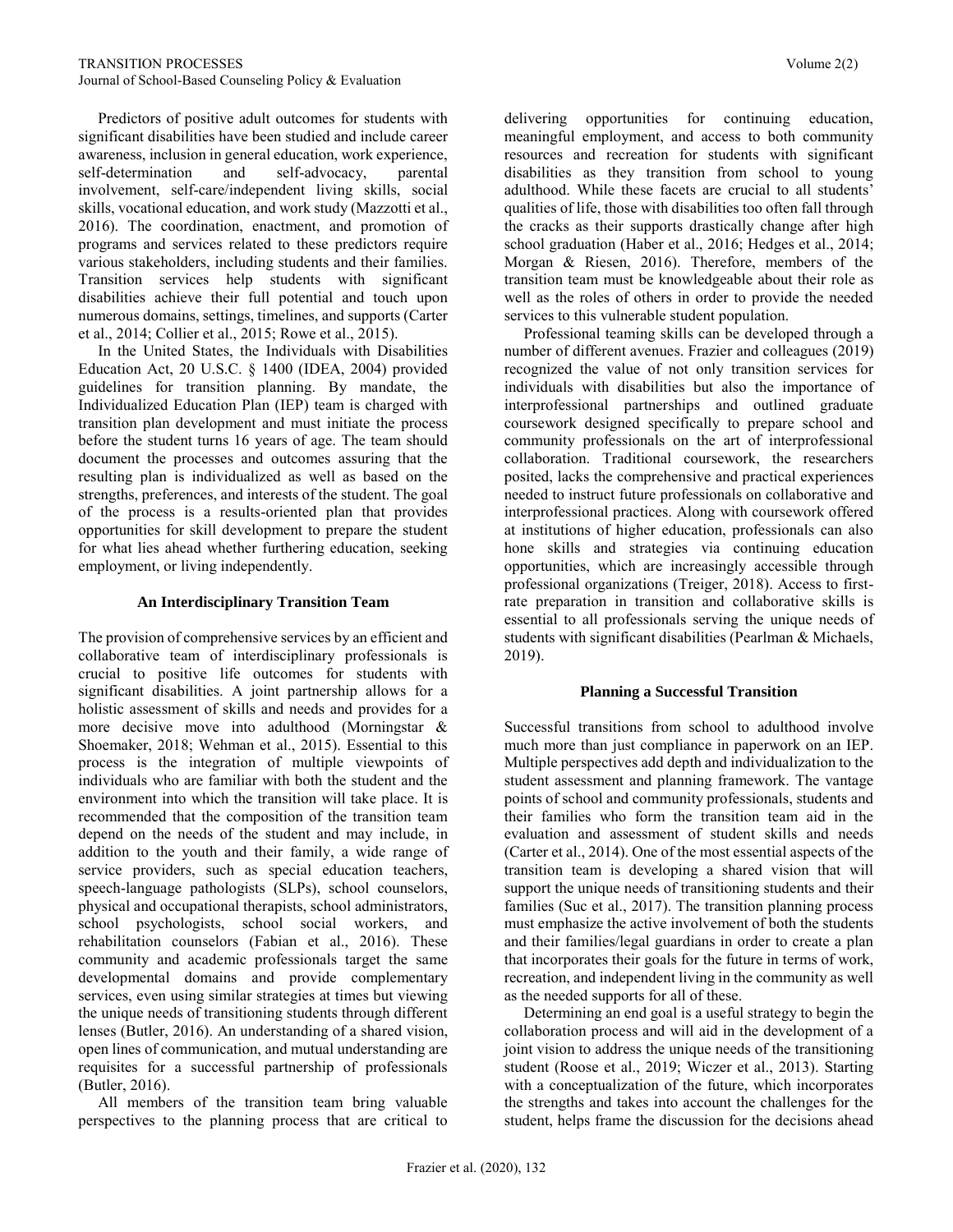and aids in identifying the gaps between the student's current state of performance, the behaviors and skills needed for the next level, as well as appropriate accommodations and changes to the current and future environment (Morgan & Riesen, 2016). It is imperative for the team to keep in mind that students with autism and other significant disabilities may need support communicating their wants and needs and may have difficulty with cognitive communication skills typically needed to plan for the future (Feeney et al., 2017). Therefore, it becomes imperative to embed each team member's knowledge of and experience with the youth into the planning process. For example, a team member may be aware of a transitioning youth's love of dogs and strengths in following multi-step directions. This knowledge could translate to possible employment as a groomer or as a community involvement opportunity as a dog walker for a local animal shelter. Once a positive and possible opportunity has been identified, transition goals can focus on skills needed for success.

 If the identified future goal is employment, the transition team considers the behaviors and skills that are highly valued by employers. Time management, flexibility, problem-solving, taking initiative, and asking for help when it is needed can assist individuals in not only obtaining a job but also retaining employment as well (Walstrom & Malvey, 2015). Many of these skills are often included on IEPs throughout the school years to help students navigate academic settings (Lavay et al., 2015); however, if competitive employment is a goal for the student, providing opportunities to display these skills in real-life settings before the workforce will help foster these traits as students move into adulthood.

 Research confirms that active collaboration between families and service providers results in a more tailored and appropriate process, which ultimately leads to more positive adult outcomes (Carter et al., 2014). The establishment of a network of professionals and resources designed to guide young adults as they navigate the uncharted territory of post-school life is imperative to ensuring success (Boele, 2017; Chen, 2019; Kangas, 2018; Shogren, Lee, & Panko, 2017).

#### **Collaborative Role of Special Educators in Transition**

In many school districts, special education teachers typically lead transition planning efforts for students with disabilities. Special educators assist and often lead the transition team in considering the requisite skills, services, and experiences that students with disabilities, particularly significant disabilities, will need to prepare for adult living, including employment, access and engagement in community events and recreation, independence at home, and adult social relationships (Shogren, Lee, & Panko, 2017). While coordinating the efforts of the transition team, the special educator also focuses on educational experiences necessary to develop skills and knowledge identified by the team.

 As the instructional specialist, the special educator identifies student strengths, needs, and interests, aligns these with evidence-based instructional practices, works with interdisciplinary teams, the student, and their family to develop interventions based on team determined student goals, and monitors student progress, as well as the effectiveness of the intervention. The Council for Exceptional Children (2015), the national professional organization for special educators, extended the description of the role of the special educator into professional standards specific to special educators engaged in transition necessitating knowledge and skills in: (a) transition specific assessment aligned with post-secondary goals; (b) evidence-based instruction and curricula addressing employment and postsecondary preparation, skills in selfadvocacy and self-determination; (c) community-based instruction relevant to the family and the individual student; (d) research informed programming; (e) advocacy and leadership specific to transition; (f) ethical approach to work and professional development; (g) collaboration with families, school-based and community-based professionals.

 Although special educators are key to the transition planning process, it is also one area for which they report feeling less prepared (Ruppar et al., 2016). Additionally, teacher preparation programs continue to lag in provision of coursework that incorporates specific knowledge and competencies related to transition (Williams-Diehm et al., 2018). Given the crucial role of special educators in transition, this knowledge gap is critical for pre-service and school-based professional development programs to fill. It is vital that special education teachers have access to the latest evidence-based transition practices (Courtade et al., 2014) as well as the opportunity to hone their collaborative skills to build school-based teams that can meet the unique needs of a student with significant disabilities (Bonati, 2018).

 The National Technical Assistance Center on Transition (NTACT) attended to this gap in knowledge and skills related to transition by identifying and organizing evidenceand research-based practices (Test et al., 2009). Resources have been created based on these practices, which can be utilized by special educators to support team-decisions on practices to embed into instructional design (see National Technical Assistance Center on Transition, [https://transitionta.org/\)](https://transitionta.org/), as well as comprehensive transition planning specific to components of transition planning as well as specific needs of students (e.g., culturally and linguistically diverse youth, mental health and transition planning). These resources, while important to the work of special educators, can be made available to other school- and community-based professionals to aid them in their efforts related to transition.

# **Collaborative Role of Speech-Language Pathologists in Transition**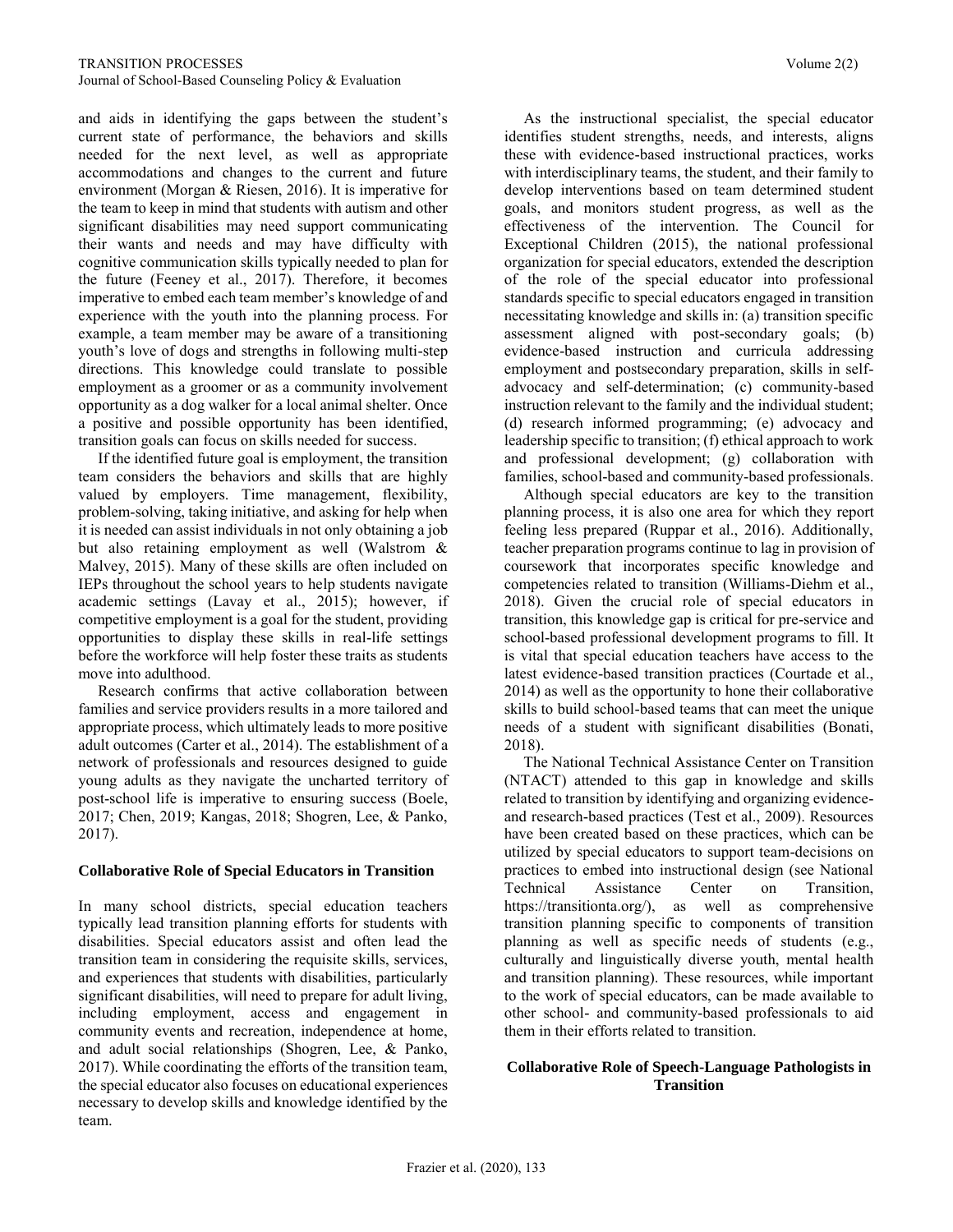Along with special educators, SLPs also teach important transition skills to students with disabilities. Speech and language services in both primary and secondary school settings focus on communication for success in the academic arena, in addition to social skill supports designed to foster relationships with peers and school faculty. As students transition to adult settings, the SLP guides the transition team as they consider requisite skills for adult living, including employment, access to community events and recreation, and adult social relationships. SLPs understand communication needs of students with significant disabilities as well as the technology required for transitioning students to be successful in work, home, and social situations (Pearlman & Michaels, 2019). Although they serve an essential role in transition planning, they are often underutilized in the process (Butler, 2016). According to the American Speech-Language-Hearing Association ([ASHA], 2016), only 14% of SLPs in the United States work in secondary school settings. However, speech and language services are one of the most commonly requested services for secondary students with intellectual disability and autism spectrum disorders (Wei et al., 2014).

 According to the National Institute on Deafness and Other Communication Disorders, one in 12 children has been diagnosed with a communication disorder (Black et al., 2015) and receives services in both primary and secondary school settings (Kayama et al., 2015). The SLP, working in conjunction with other service providers, has the potential to prevent negative outcomes for transitioning students. For example, integrating sensory strategies into speech/language services and occupational therapy allows students to sustain arousal, maintain attention, respond with appropriate emotions and affect, and purposely engage with others (Jordan & Lofland, 2016). The SLP can also ensure that transitioning students' voices are heard and considered in team discussions by preparing students to communicate their choices and desires. Given their unique understanding of communication skills and deficits, SLPs can also be key resources in preparing other transition team members for interprofessional communication that fosters the development of inclusive practices and positive student outcomes (Butler, 2016).

 According to Butler (2016), SLPs guide the transition team in understanding the importance of functional communication and how communication disorders affect daily routines and an individual's ability to establish relationships. SLPs also are instrumental in documenting current communication skills, strategies, and abilities in the form of communication profiles that can serve as a baseline for future habilitation plans and as a resource for future service providers. Furthermore, SLPs provide valuable insights to the team regarding supports, accommodations, and assistive technologies needed for post-secondary living. As students transition into more of a vocational setting, SLPs can help identify communication demands of jobs or of functional settings and develop specific strategies to cope with these challenges.

 Social interaction makes up the majority of day-to-day life and plays a vital role in vocational and workforce settings (Bal et al., 2018). Keay and colleagues (2015) addressed the importance of social/cognitive considerations to be addressed in transition planning. Social and cognitive performance are important skills that SLPs target in peer group sessions. Miller-Warren (2016) found that parents ranked *relationships* as one of the most important goals of the transition process. This finding points to the need for service providers to infuse social development strategies into their planning and programming for transitioning students. These abilities are enhanced through the unique expertise provided by a collaborative relationship with SLPs.

# **Collaborative Role of School Counselors in Transition**

The American School Counseling Association emphasizes the importance of the school counselor serving all students (ASCA, 2019; Geddes Hall, 2015; Luft, 2016), and this emphasis specifically includes assisting with transition services (ASCA, 2016). Skills that allow students to move into independence can be taught by school counselors as a part of their career preparation core curriculum via classroom lessons or in small groups (ASCA, 2019). In the United States, ASCA's professional standard for school counselors includes meeting the transition needs for students with disabilities. Professional school counselors thus work closely with other support professionals to plan for students' successful life outcomes. ASCA (2016) clearly stated the role of the school counselor in working with students with disabilities in their position statement, positing that they should provide both direct and indirect services in an inclusive setting which is the least restrictive environment as defined by the IEP (Tarver-Behring & Ingraham, 1998). School counselor responsibilities may include, but are not limited to: (a) providing school counseling curriculum lessons; (b) delivering individual and/or group counseling to students with special needs within the scope of the school counseling program; (c) providing short-term, goal-focused counseling in instances where it is appropriate to include these strategies as a part of the IEP or 504 plan; (d) encouraging family involvement in the educational process; (e) consulting and collaborating with staff and families to understand the special needs of a student and understanding the adaptations and modifications needed to assist the student; (f) advocating for students with special needs in the school and in the community; (g) contributing to the school's multidisciplinary team within the scope and practice of the school counseling program to identify students who may need to be assessed to determine special education or 504 plan eligibility; (h) collaborating with other related student support professionals (e.g., school psychologists, physical therapists, occupational therapists, special education staff, speech and language pathologists) in the delivery of services; (i) providing assistance with developing academic,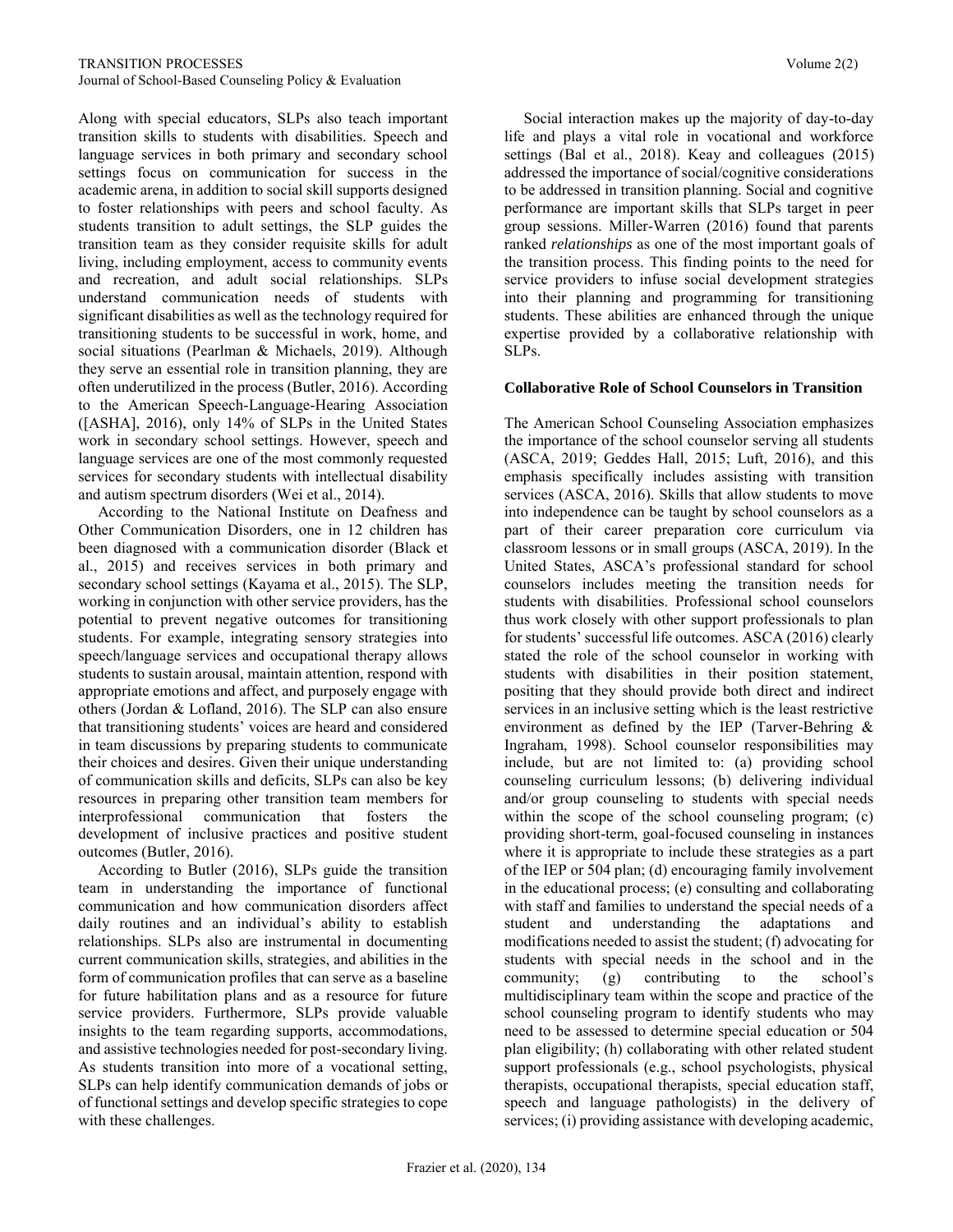transition and postsecondary plans for students with IEP's and 504 plans as appropriate (ASCA, 2016).

 Counselors who provide services to students with disabilities while in the classroom are in a unique position to contribute to multiple aspects of development, including academic, career, and personal/social characteristics (Buckley & Mahdavi, 2018; Geddes Hall, 2015; Goodman-Scott & Carlisle, 2015). They may provide face-to-face services such as advisement, appraisal, and counseling, or indirect services to advocate on a student's behalf such as consultation, collaboration and referrals (ASCA, 2019). ASCA (2016) also clearly defined the areas that are not considered appropriate for the scope of practice of the school counselor. While the school counselor is an integral part of this transition planning, their collaboration with additional service providers falls within the scope of their duties so long as they are not tasked with supervising or coordinating execution of the IEP that describes these services (ASCA, 2016). These guidelines (ASCA, 2016) offered a best practice model in terms of the role of the professional school counselor in the special education process, enabling them to advocate for special education students while maintaining boundaries within their scope of practice.

# **A Cooperative Relationship among Professionals**

Due to the parallels of the work of school counselors, special educators, and SLPs in addressing the needs of students with significant disabilities, a cooperative relationship among professionals in each of these roles has enormous potential for planning services that substantially improve the transition process (ASCA, 2020; Buckley & Mahdavi, 2018; Luft, 2016). Boardman et al. (2016) found that when a team-based teaching approach consisting of an SLP and special educator was used, students benefited from the unique perspectives and teaching styles of each specialist. Barnes and colleagues (2003) posited that the roles and responsibilities of school counselors and SLPs appear to be moving in similar directions, suggesting a prime opportunity for a natural partnering of these professionals. Also, special educators, as transition team leads and instructional experts, share knowledge with school counselors and SLPs in impacting the successful provision of services and programs related to the predictors of positive adult outcomes. Furthermore, students who are being served by both the special educator and SLP may experience counseling-related issues such as a lack of selfesteem, a lack of social skills, an inability to self-advocate, and difficulties in transitioning to postschool settings (Barnes et al., 2003). An alliance among these professionals has the potential not only to assure more positive educational outcomes for students with significant disabilities but also to enhance the lives of future citizens.

 It is recommended for SLPs to work closely with school counselors to develop lesson plans and activities that school counselors and special educators can implement with transitioning students to further prepare them for positive life outcomes (ASHA, 2016). Moreover, continued collaboration during the transition process can extend and amplify successes. School counselors, working in concert with special educators and SLPs, ensure that students' programs of study include opportunities to be included in general education, engage in work experiences, and take advantage of vocational or career technical education programs. School counselors can support special educators in promoting family engagement and building expectations for students upon secondary school completion. Additionally, school counselors, special educators, and SLPs may collaborate on systematic efforts to support selfdetermination skills and self-advocacy opportunities for students. Finally, with the increase in opportunities for students with disabilities in post-secondary education settings (i.e., colleges and universities), school counselors can ensure that IEP teams have considered all future settings for transitioning students and promote future vocational and educational opportunities.

# **Connecting Students to Community and Vocational Resources**

School counselors can spearhead the creation of transition teams composed of numerous individuals with multiple specialties, including teachers, counselors, psychologists, and representatives from community service providers, such as mental health, vocational rehabilitation, and social service agencies. This variety of viewpoints is integral to performing comprehensive vocational assessments that reveal student-specific information that can be incorporated into an individualized transition plan (Kellems et al., 2016). Further, the inclusion of members from future service provider agencies on the IEP team for the purpose of transition planning is a requirement of the IDEA. Vocational assessments generally address skills in academics, daily living, and personal/social interactions as well as evaluate career maturity and vocational interests, aptitudes, and skills (Joseph et al., 2017). The professional school counselor utilizes such instruments with students as a part of implementing ASCA mindsets and behaviors (ASCA, 2019), such as the Design My Future scale (di Maggio et al., 2016), College and Career Readiness Counseling Support scale (Lapan et al., 2017), or the Career Adapt-Abilities scale (Savickas & Porferli, 2012). These assessments "describe the knowledge, skills and attitudes students need to achieve academic success, college and career readiness and social/emotional development" (ASCA, 2019, p. 1). Career assessments can be valuable for transition teams to assist educational and vocational planning allowing students to make an optimal adjustment to work, postsecondary education, and community living (Joseph et al., 2017).

 The variety of professionals can further contribute to the transition process by connecting students and their supporters to various community resources that can improve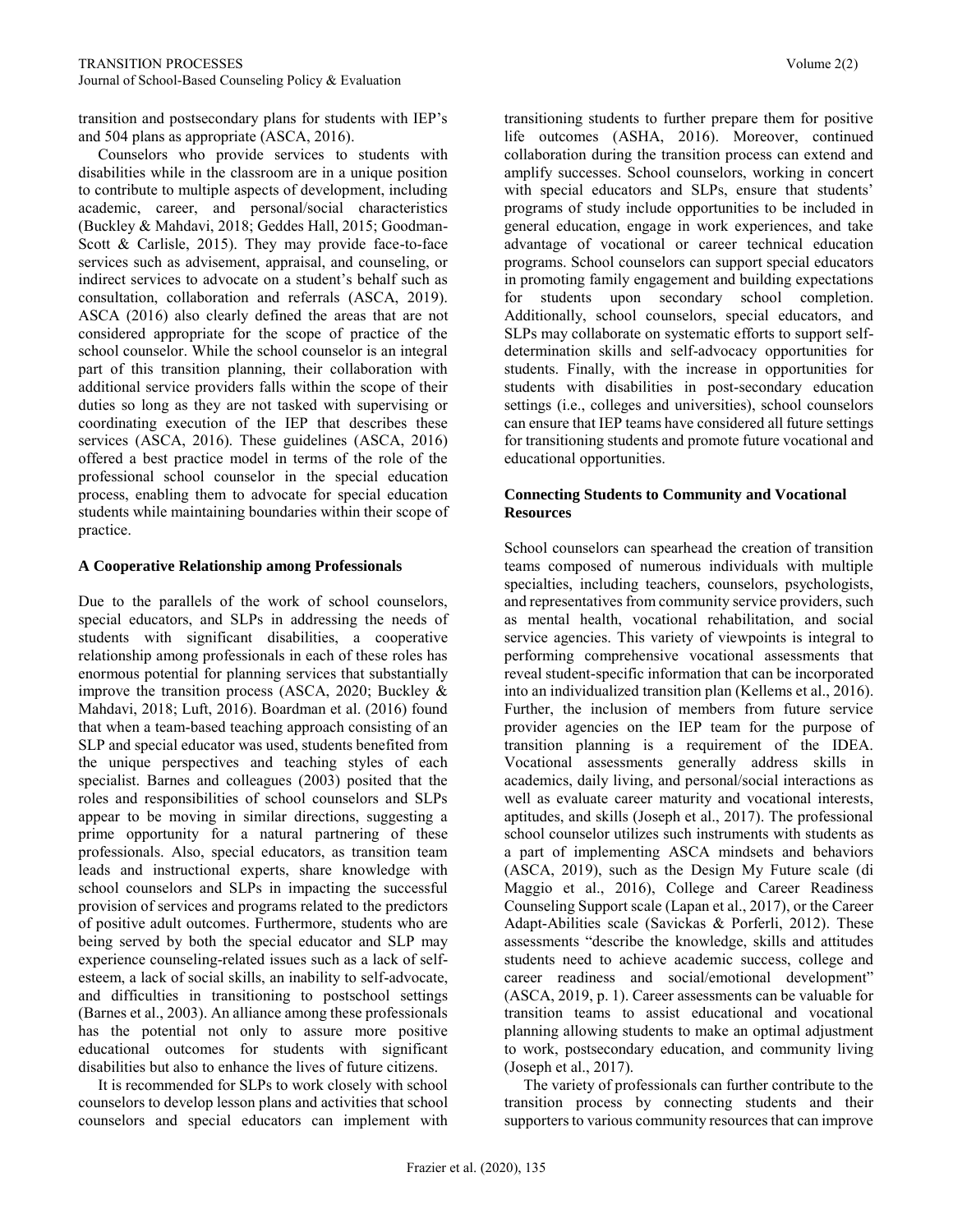student outcomes. Papay and colleagues (2015) showed that it can be beneficial for students with disabilities to participate in career days and field trips, which may be enhanced by strong community connections, especially if done early in the transition process. Research also suggests that early participation in workplace simulations within the classroom and in job-related field experiences has positive effects for these students. These positive effects include young adults with disabilities being more likely to be hired for gainful employment if they have previously completed such a field experience (Alnahdi, 2016; Gray et al., 2014). As students gain these experiences and approach the end of their secondary education career, they are better equipped to perform the everyday job-seeking actions of creating résumés, completing job applications, and practicing with mock job interviews (Joseph et al., 2017).

# **Recommendations for Future Research**

The need and benefits for collaboration in transition services is well documented (Bonati, 2018; Carter, et al., 2014; Suc et al., 2017) but little research has been done in this area. Interviewing professionals from all three areas regarding how they see their roles in the transition process and benefits and needs in terms of collaboration would be helpful. Interviewing the parents and students who work with these professionals to gain their insight into the collaboration process would also be very beneficial. Quantitative research to measure the outcomes for students from this collaborative relationship would also be helpful. Quantitative surveys administered to the professionals in the areas of special education, speech and language and counseling to obtain their perceived role in transition would also benefit policy development.

#### **Conclusion**

Multiple perspectives allow an interprofessional team charged with transition planning to evaluate and assess student skills and needs from various vantage points, which ultimately paves the way for better transitions to adulthood (Carter et al., 2014). Each perspective provides a unique vantage point, allowing the student to be seen and assisted more holistically. Incorporating the perspectives of multiple school and community-based professionals may better prepare special educators and the rest of the team to engage in effective transition assessments, planning, and implementation of services and supports.

 There are many factors leading to poor transition outcomes for these students, including poor preparation for postsecondary education and/or employment, and poor organization of transition teams (Biggs & Carter, 2016; Luft, 2015; Wehman et al., 2015). Over the past three decades, research on the transition of students with significant disabilities has shown that post-school outcomes of students with disabilities increase when educators, families, students, community members, and organizations work together in transition planning (Newman et al., 2016). Each professional on the team brings to the transition process a unique set of skills and expertise to the collective group. Mutual awareness and respect for this knowledge and preparation are vital to successful professional partnerships.

 Service providers who work with students with significant disabilities share common ground in terms of knowledge and expertise as well as sharing a dedication and commitment to achieving the best possible outcomes for transitioning students and their families. An additional common denominator is the importance of their relationship with student and with their family. Each of these professional roles requires a good working relationship for maximum gain for the student. Because of the overlap and similarities among the goals and processes that each professional composing the transition team brings to the planning stage, these interrelated roles are conducive to collaborative endeavors. Professionals working together affect the multifaceted educational, vocational, psychosocial, and independent living needs of students with disabilities, thereby helping secure the actualization of their full potential.

 The research is clear in terms of the benefits of collaboration from all stakeholders in the transition process but currently, there is a deficit in the area of policies in place to serve as a guide. The United States is an international leader and model in the area of special education in terms of policy and implementation (Dovigo, 2017).In their article regarding international implications for promoting postsecondary education transition for students with intellectual disabilities, Cook (2017) suggested embracing a social justice paradigm. This is an area that professionals in the fields of special education, speech and language, and school counseling area all well versed in as they advocate for students and their rights on a daily basis. This commonality could serve as a foundation for the collaboration between these professionals and policy could be created to nurture this partnership and enhance the transition process. Training programs in special education, speech and language and school counseling would be an ideal setting to model this policy, with students from these areas working together in practicum and internships, bringing each needed set of expertise to the table to create the most effective transition plans for students. The United States, as an international leader in the special education field, could serve as a model for this collaborative relationship by creating and implementing such policy. These training grounds would also serve as a great place to conduct research on these collaborations and their benefits.

#### **Author Note**

Kimberly F. Frazier, Department of Rehabilitation, Human Resources, and Communication Disorders; College of Education and Health Professions; University of Arkansas. Kristi L. Perryman, Department of Rehabilitation, Human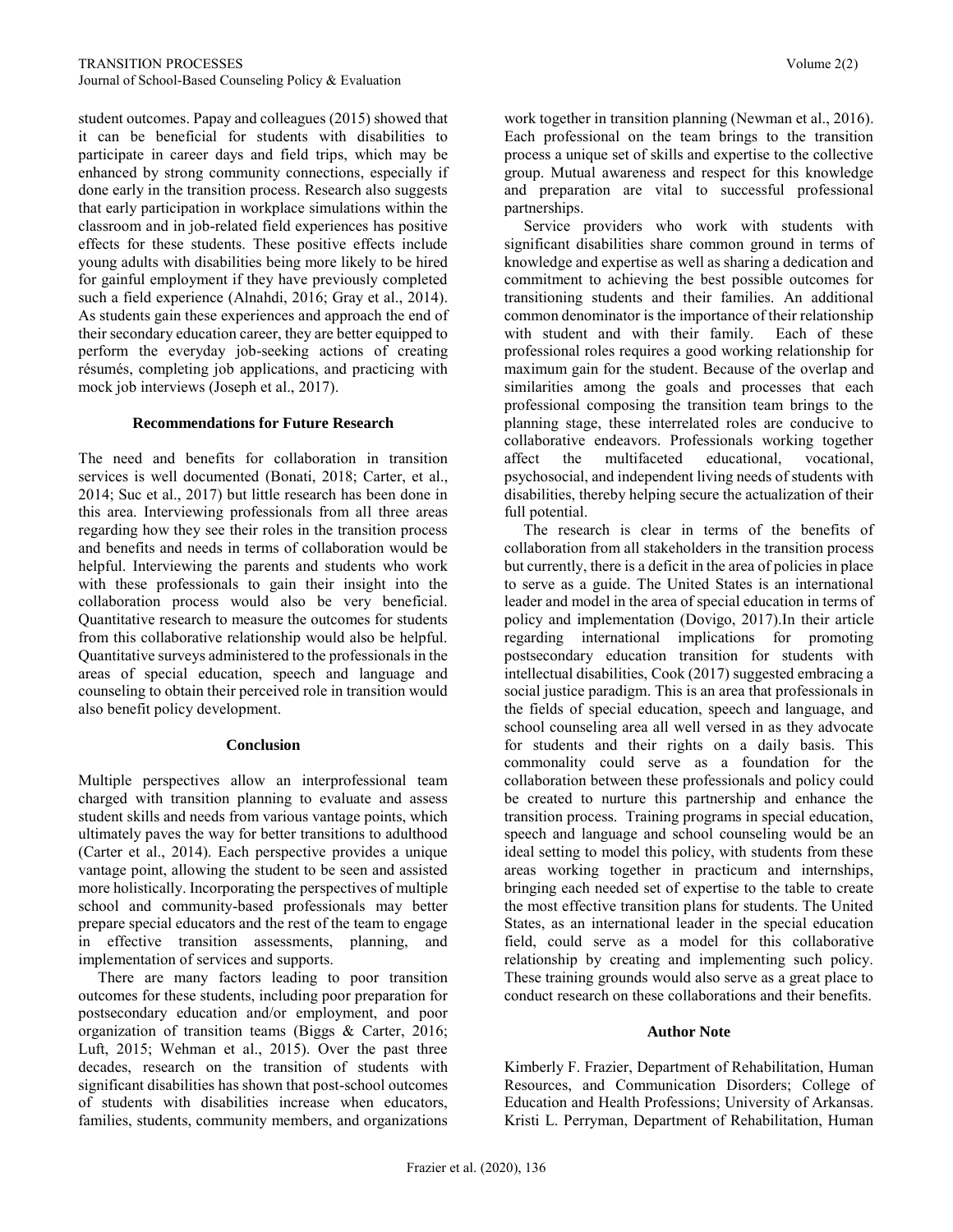Resources, and Communication Disorders; College of Education and Health Professions; University of Arkansas. Suzanne Kucharczyk, Department of Curriculum and Instruction, College of Education and Health Professions, University of Arkansas. Correspondence concerning this article should be addressed to Kimberly F. Frazier, Department of Rehabilitation, Human Resources, and Communication Disorders; University of Arkansas; 606 N. Razorback Road; Fayetteville, AR 72701 (email: kimfraz@uark.edu).

#### **References**

- Alnahdi, G. (2016). Best practices in the transition to work services for students with intellectual disability: Perspectives by gender from Saudi Arabia. *International Journal of Special Education, 31*(3), n3.
- American Speech-Language-Hearing Association (ASHA). (2016). *American speech-language-hearing association 2016 schools survey: SLP caseload characteristics report*. [http://www.asha.org/uploadedFiles/2016-](http://www.asha.org/uploadedFiles/2016-Schools-Survey-SLP-Caseload-Characteristics.pdf) [Schools-Survey-SLP-Caseload-Characteristics.pdf](http://www.asha.org/uploadedFiles/2016-Schools-Survey-SLP-Caseload-Characteristics.pdf)
- American School Counselor Association. (2019*). The ASCA National Model: A framework for school counseling programs (4th ed.).* Author.
- American School Counselor Association (2020). *The Role of the School Counselor*. [https://www.schoolcounselor.org/asca/media/asca/Care](https://www.schoolcounselor.org/asca/media/asca/Careers-Roles/RoleStatement.pdf) [ers-Roles/RoleStatement.pdf](https://www.schoolcounselor.org/asca/media/asca/Careers-Roles/RoleStatement.pdf)
- American School Counselor Association. (2016). *The school counselor and students with disabilities*. [https://www.schoolcounselor.org/asca/media/asca/Posit](https://www.schoolcounselor.org/asca/media/asca/PositionStatements/PS_Disabilities.pdf) [ionStatements/PS\\_Disabilities.pdf](https://www.schoolcounselor.org/asca/media/asca/PositionStatements/PS_Disabilities.pdf)
- Bal, M., Sattoe, J., Miedema, H., & van Staa, A. (2018). Social participation and psychosocial outcomes of young adults with chronic physical conditions: Comparing recipients and non-recipients of disability benefits. *Annals of Physical and Rehabilitation Medicine*, *61*(2), 85-91. <https://doi.org/10.1016/j.rehab.2017.12.005>
- Barnes, P. E., Friehe, M. J., & Radd, T. R. (2003). Collaboration Between Speech—Language Pathologists and School Counselors. *Communication Disorders Quarterly, 24*(3), 137-142.
- Biggs, E. E., & Carter, E. W. (2016). Quality of life for transition-age youth with autism or intellectual disability. *Journal of Autism and Developmental Disorders*, *46*(1), 190-204 <https://doi.org/10.1007/s10803-015-2563-x>
- Black, L. I., Vahratian, A., Hoffman, H. J., & National Center for Health Statistics (U.S.). (2015). *Communication disorders and use of intervention services among children aged 3-17 years: United States, 2012*. Hyattsville, MD: U.S. Department of Health and

Human Services, Centers for Disease Control and Prevention, National Center for Health Statistics

- Boardman, A. G., Vaughn, S., Buckley, P., Reutebuch, C., Roberts, G., & Klingner, J. (2016). Collaborative strategic reading for students with learning disabilities in upper elementary classrooms. *Exceptional Children*, *82*(4), 409-427. <https://doi.org/10.1177/0014402915625067>
- Boele, A. (2017). In search of community: Lessons from idealized independence for adults with disabilities. *Harvard Educational Review*, *87*(3), 380-403. <https://doi.org/10.17763/1943-5045-87.3.380>
- Bonati, M. L. (2018). Collaborative planning: Cooking up an inclusive service-learning project. *Education and Treatment of Children*, *41*(1), 139-151. <https://doi.org/10.1353/etc.2018.0005>
- Buckley, M., & Mahdavi, J. N. (2018). Bringing children from the margins to the page: School counselors supporting students with learning disabilities. *Journal of School Counseling*, *16*(23), 1-40.
- Butler, C. (2016). The effectiveness of the TEACCH approach in supporting the development of communication skills for learners with severe intellectual disabilities. *Support for Learning*, *31*(3), 185-201.<https://doi.org/10.1111/1467-9604.12128>
- Carter, E. W., Brock, M. E., & Trainor, A. A. (2014). Transition assessment and planning for youth with intellectual and developmental disabilities. *The Journal of Special Education, 47*, 245-255. <https://doi.org/10.1177/0022466912456241>
- Chen, L. (2019). Special education transition issues over the past 60 years: Social network analysis on web of science exploration. *European Journal of Special Needs Education*, *34*(1), 1-19. <https://doi.org/10.1080/08856257.2017.1413805>
- Collier, M., Keefe, E. B., & Hirrel, L. A. (2015). Preparing special education teachers to collaborate with families. *School Community Journal*, *25*(1), 117-136.
- Cook, A. (2017). Employing a social justice framework to promote postsecondary transition for students with intellectual disability. *International Journal for Educational and Vocational Guidance*, *17*(3), 311-328. <https://doi.org/10.1007/s10775-016-9336-8>
- Council for Exceptional Children. (2015). *What every special educator should know: Professional ethics & standards* (7<sup>th</sup> ed.). Arlington, VA: CEC.
- Courtade, G. R., Test, D.W., & Cook, B.G. (2014). Evidence-based practices for learners with severe intellectual disability. *Research and Practice for Persons with Severe Disabilities*, *39*, 305–318. <https://doi.org/10.1177/1540796914566711>
- Davis, M., Koroloff, N., & Ellison, M.L. (2012). Between adolescence and adulthood: Rehabilitation research to improve services for youth and young adults.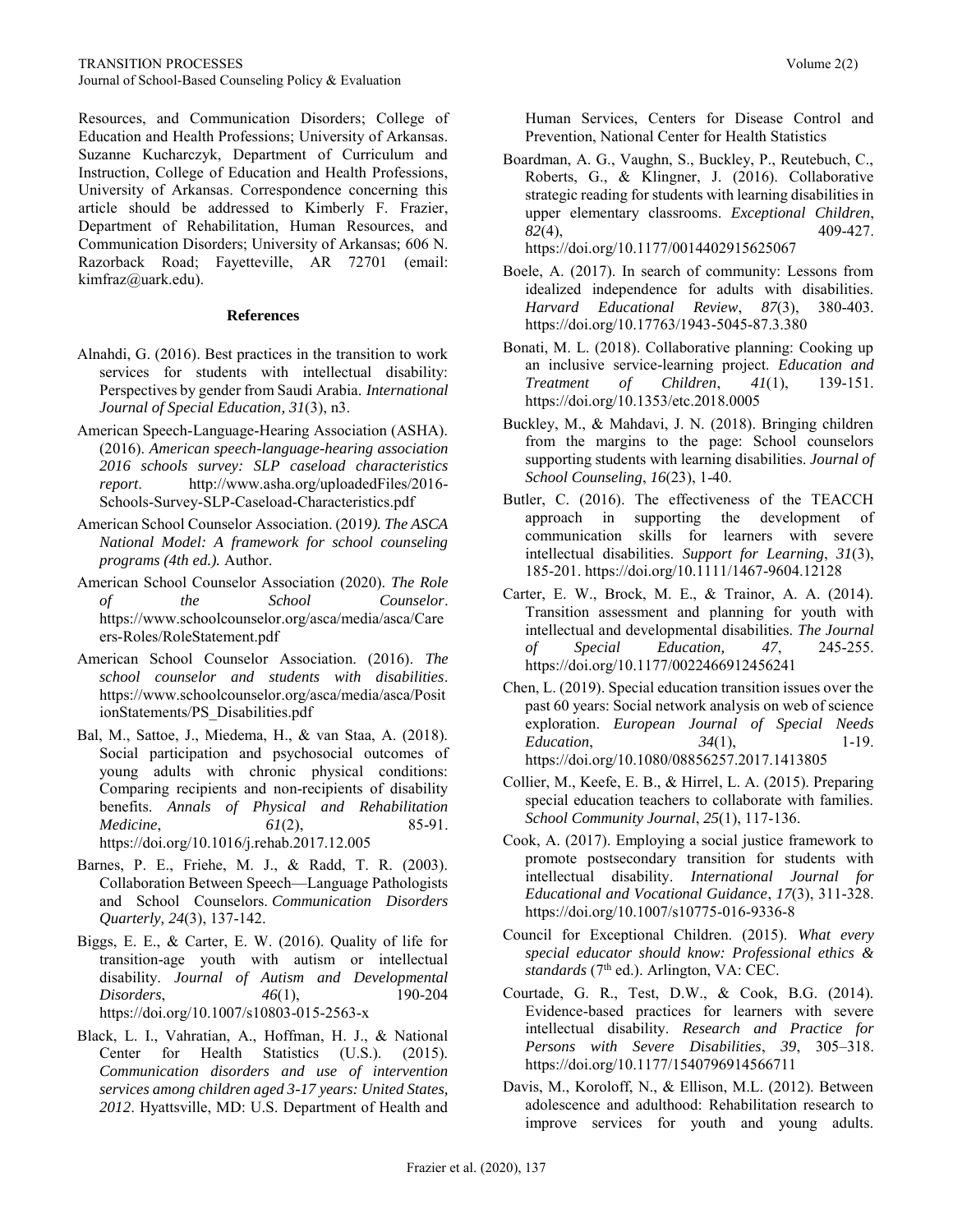*Psychiatric Rehabilitation Journal*, *35*, 167-170. <https://doi.org/10.2975/35.3.2012.167.170>

- di Maggio, I., Ginevra, M. C., Nota, L., & Soresi, S. (2016). Development and validation of an instrument to assess future orientation and resilience in adolescence. *Journal of Adolescence*, *51*, 114-122. <https://doi.org/10.1016/j.adolescence.2016.06.005>
- Dovigo, F. (2017). Special educational needs and inclusive practices: An international perspective. *SensePublishers*. [https://doi.org/10.1007/978-94-6300-](https://doi.org/10.1007/978-94-6300-857-0) [857-0](https://doi.org/10.1007/978-94-6300-857-0)
- Fabian, E., Simonsen, M., Deschamps, A., Dong, S., & Luecking, D. M. (2016). Service system collaboration in transition: An empirical exploration of its effects on rehabilitation outcomes for students with disabilities. *The Journal of Rehabilitation*, *82*(3), 3.
- Feeney, R., Desha, L., Khan, A., & Ziviani, J. (2017). Contribution of speech and language difficulties to health-related quality-of-life in Australian children: A longitudinal analysis. *International Journal of Speech-Language Pathology*, *19*(2), 139-152. <https://doi.org/10.3109/17549507.2016.1151935>
- Frazier, K. F., Whitby, P. J., Kucharczyk, S., Perryman, K. L., Thomas, J., Koch, L. C., & Bengtson, E. (2019). Interprofessional education: Teaming for transition from adolescence to adulthood for people with significant disabilities. *Perspectives of the ASHA Special Interest Groups*, 1-10.
- Geddes Hall, J. (2015). The school counselor and special education: Aligning training with practice. *The Professional Counselor*, *5*(2), 217-224. <https://doi.org/10.15241/jgh.5.2.217>
- Goodman-Scott, E., & Carlisle, R. (2015). School counselors' roles in creating and implementing social stories to serve students with autism spectrum disorder. *Professional School Counseling*, *18*(1), 158-168. <https://doi.org/10.5330/2156-759X-18.1.158>
- Gray, K.M., Piccinin, A., Keating, C.M., Taffe, J., Parmenter, T.R., Hofer, S., Einfeld, S.L., & Tonge, B. J. (2014). Outcomes in young adulthood: Are we achieving community participation and inclusion? *Journal of Intellectual Disability Research, 58*(8), 734-745. <https://doi.org/10.1111/jir.12069>
- Haber, M. G., Mazzotti, V. L., Mustian, A. L., Rowe, D. A., Bartholomew, A. L., Test, D. W., & Fowler, C. H. (2016). What works, when, for whom, and with whom: A meta-analytic review of predictors of postsecondary success for students with disabilities. *Review of Educational Research*, *86*(1), 123-162. <https://doi.org/10.3102/0034654315583135>
- Hedges, S. H., Kirby, A. V., Sreckovic, M. A., Kucharczyk, S., Hume, K., & Pace, S. (2014). "Falling through the cracks": challenges for high school students with autism

spectrum disorder. *The High School Journal*, *98*(1), 64- 82. <https://doi.org/10.1353/hsj.2014.0014>

- Individuals with Disabilities Education Improvement (IDEA) Act of 2004, Pub. L. 108-466. Secondary Transition CFR 300.1(a); Summary of Performance 34 CFR 300.305(e)(3); Summary of Performance 20 U.S.C.  $1414(c)(5)(B)(ii)$ ,<https://sites.ed.gov/idea/>
- Jordan, K. A., & Lofland, K. B. (2016). Collaborative Teaming: OT and SLP Co-treatment of Autism Spectrum Disorder. In Cardon, T. A. (Ed.), *Technology and the Treatment of Children with Autism Spectrum Disorder* (pp. 49-57). New York, NY: Springer Cham. <https://doi.org/10.1007/978-3-319-20872-5>
- Joseph, M. M., Osmanu, K., & Moss, K. (2017). Ethical considerations for working with transition aged youth and students with disabilities given the implications of WIOA. *Journal of Applied Rehabilitation Counseling*, *48*(2), 42-47[. https://doi.org/10.1891/0047-2220.48.2.42](https://doi.org/10.1891/0047-2220.48.2.42)
- Kangas, S. E. N. (2018). Why working apart doesn't work at all: Special education and English learner teacher collaborations. *Intervention in School and Clinic*, *54*(1), 31-39.<https://doi.org/10.1177/1053451218762469>
- Kayama, M., Haight, W., Kincaid, T., & Evans, K. (2015). Local implementation of disability policies for "high incidence" disabilities at public schools in Japan and the U.S. *Children and Youth Services Review*, *52*, 34-44. <https://doi.org/10.1016/j.childyouth.2015.02.009>
- Keay, A., Lang, J., & Frederickson, N. (2015). Comprehensive support for peer relationships at secondary transition. *Educational Psychology in Practice, 31*, E3. <https://doi.org/10.1080/02667363.2015.1052046>
- Kellems, R. O., Springer, B., Wilkins, M. K., & Anderson, C. (2016). Collaboration in transition assessment: School psychologists and special educators working together to improve outcomes for students with disabilities. *Preventing School Failure: Alternative Education for Children and Youth*, *60*(3), 215-221. <https://doi.org/10.1080/1045988X.2015.1075465>
- King, G., McPherson, A., Mosleh, D., Hartman, L., Rapley, J., & Pinto, M. (2018). Program opportunities of residential immersive life skills programs for youth with disabilities. *Research in Developmental Disabilities*, *83*, 233-246.<https://doi.org/10.1016/j.ridd.2018.09.003>
- Lapan, R. T., Poynton, T., Marcotte, A., Marland, J., & Milam, C. M. (2017). College and career readiness counseling support scales. *Journal of Counseling & Development*, *95*(1), 77-86. <https://doi.org/10.1002/jcad.12119>
- Lavay, B., Sakai, J., Ortiz, C., & Roth, K. (2015). Tablet technology to monitor physical education IEP goals and benchmarks. *Journal of Physical Education, Recreation & Dance*, *86*(6), 16-23. <https://doi.org/10.1080/07303084.2015.1053633>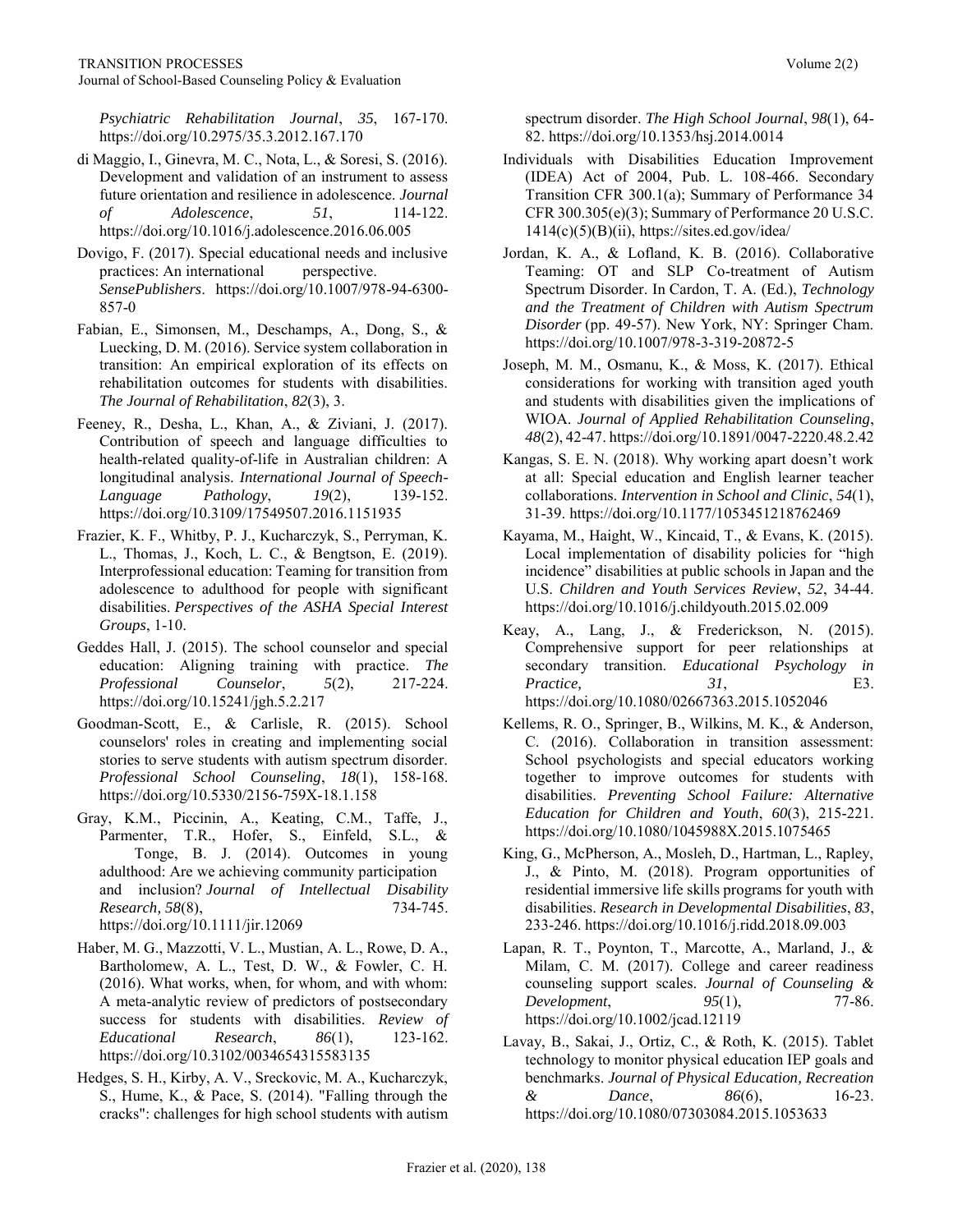Li, J. Y., Bassett, D. S., & Hutchinson, S. R. (2009). Secondary special educators' transition involvement. *Journal of Intellectual & Developmental Disability*, 34, 2, 163-

172. <https://doi.org/10.1080/13668250902849113>

- Luft, P. (2015). Transition services for DHH adolescents and young adults with disabilities: Challenges and theoretical frameworks. *American Annals of the Deaf*, *160*(4), 395-414.<https://doi.org/10.1353/aad.2015.0028>
- Luft, P. (2016). *Promoting positive transition outcomes: Effective planning for deaf and hard of hearing young adults*. Gallaudet University Press.
- Mazzotti, V. L., Rowe, D. A., Sinclair, J., Poppen, M., Woods, W. E., & Shearer, M. L. (2016). Predictors of post-school success: A systematic review of NLTS2 secondary analyses. *Career Development and Transition for Exceptional Individuals, 39*(4), 196–215. <https://doi.org/10.1177/2165143415588047>
- Miller-Warren, V. (2016). Parental insights on the effects of secondary transition planning process on the postsecondary outcomes of graduates with disabilities. *Rural Special Edition Quarterly*, *35*, 31-36. <https://doi.org/10.1177/875687051603500105>
- Morgan, R. L., & Riesen, T. J. (2016). *Promoting successful transition to adulthood for students with disabilities*. New York, New York: The Guilford Press.
- Morningstar, M. E., & Shoemaker, A. (2018). Options and skills necessary for navigating a successful transition to postsecondary education. *New Directions for Adult and Continuing Education*, *2018*(160), 39-51. <https://doi.org/10.1002/ace.20298>
- National Technical Assistance Center on Transition, Retrieved from [https://transitionta.org/.](https://transitionta.org/)
- Newman, L. A., Madaus, J. W., & Javitz, H. S. (2016). Effect of transition planning on postsecondary support receipt by students with disabilities. *Exceptional Children*, *82*(4), 497-514. <https://doi.org/10.1177/0014402915615884>
- Oertle, K., Sax, C., & Chesley, E. (2017). Expectations of statewide special education and vocational rehabilitation transition leaders for their staff's collaboration activities. *Journal of Rehabilitation*, *83*(3), 3-20.
- Papay, C., Unger, D. D., Williams-Diehm, K., & Mitchell, V. (2015). Begin with the end in mind: Infusing transition planning and instruction into elementary classrooms. *Teaching Exceptional Children*, *47*(6), 310- 318.
- Pearlman, S., & Michaels, D. (2019). Hearing the voice of children and young people with a learning disability during the educational health care plan (EHCP). *Support for Learning*, *34*(2), 148-161. <https://doi.org/10.1111/1467-9604.12245>
- Powell, R. K. (2018). Unique contributors to the curriculum: From research to practice for speech-language

pathologists in schools. *Language, Speech & Hearing Services in Schools*, *49*, 140-147. [https://doi.org/10.1044/2017\\_LSHSS-17-0059](https://doi.org/10.1044/2017_LSHSS-17-0059)

- Roose, I., Vantieghem, W., Vanderlinde, R., & Van Avermaet, P. (2019). Beliefs as filters for comparing inclusive classroom situations: Connecting teachers' beliefs about teaching diverse learners to their noticing of inclusive classroom characteristics in videoclips. *Contemporary Educational Psychology*, *56*, 140-151. <https://doi.org/10.1016/j.cedpsych.2019.01.002>
- Rowe, D. A., Alverson, C. Y., Unruh, D. K., Fowler, C. H., Kellems, R., & Test, D. W. (2015). A delphi study to operationalize evidence-based predictors in secondary transition. *Career Development and Transition for Exceptional Individuals*, *38*(2), 113-126. <https://doi.org/10.1177/2165143414526429>
- Ruppar, A. L., Neeper, L. S., & Dalsen, J. (2016). Special education teachers' perceptions of preparedness to teach students with severe disabilities. *Research and Practice for Persons with Severe Disabilities*, *41*, 273-286. <https://doi.org/10.1177/1540796916672843>
- Savickas, M. L., & Porfeli, E. J. (2012). Career adaptabilities scale: Construction, reliability, and measurement equivalence across 13 countries. *Journal of Vocational Behavior*, *80*(3): 661-673. <https://doi.org/10.1016/j.jvb.2012.01.011>
- Shogren, K. A., Garnier Villarreal, M., Lang, K., & Seo, H. (2017). Mediating role of self-determination constructs in explaining the relationship between school factors and postschool outcomes*. Exceptional Children*, *83*(2), 165- 180[. https://doi.org/10.1177/0014402916660089](https://doi.org/10.1177/0014402916660089)
- Shogren, K. A., Lee, J., & Panko, P. (2017). An examination of the relationship between postschool outcomes and autonomy, psychological empowerment, and selfrealization. *The Journal of Special Education*, *51*(2), 115-124.<https://doi.org/10.1177/0022466916683171>
- Shogren, K. A., Wehmeyer, M. L., Palmer, S. B., Rifenbark, G. G., & Little, T. D. (2015). Relationships between selfdetermination and postschool outcomes for youth with disabilities. *The Journal of Special Education*, *48*(4), 256-267.<https://doi.org/10.1177/0022466913489733>
- Sprunger, N. S., Harvey, M. W., & Quick, M. M. (2018). Special education transition predictors for post-school success: Findings from the field. *Preventing School Failure: Alternative Education for Children and Youth*, *62*(2), 116-128. <https://doi.org/10.1080/1045988X.2017.1393789>
- Suc, L., Bukovec, B., & Karpljuk, D. (2017). The role of inter-professional collaboration in developing inclusive education: Experiences of teachers and occupational therapists in Slovenia. *International Journal of Inclusive Education*, *21*(9), 938-955. <https://doi.org/10.1080/13603116.2017.1325073>
- Tarver-Behring, S., & Ingraham, C. L. (1998). Culture as a central component of consultation: A call to the